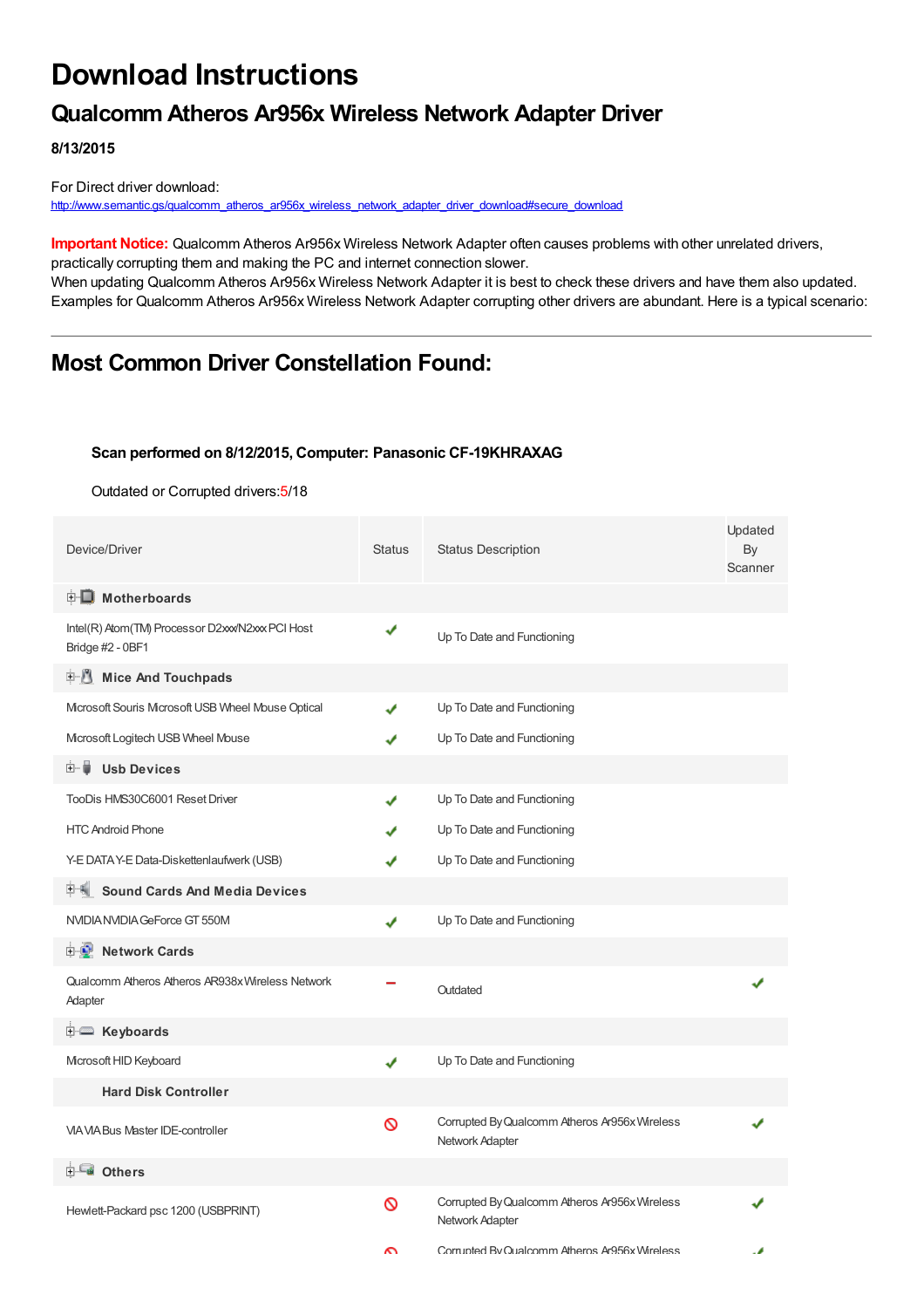| ATMEL maxTouch I2C Boot Bridge Peripheral Driver        | $\check{}$ | CONTRADO LA GONDONIA EN 1919 EL ESPECIO E EL ESPECIO<br>Network Adapter | v |
|---------------------------------------------------------|------------|-------------------------------------------------------------------------|---|
| 中心<br><b>Cameras, Webcams And Scanners</b>              |            |                                                                         |   |
| Sunplus IT HD Webcam                                    | ✔          | Up To Date and Functioning                                              |   |
| Video Cards                                             |            |                                                                         |   |
| ATI RADEON X600 Series (Mcrosoft Corporation -<br>WDDM) |            | Outdated                                                                |   |
| input Devices                                           |            |                                                                         |   |
| Microsoft Microsoft Hardware USB Keyboard               | ✔          | Up To Date and Functioning                                              |   |
| <b>Port Devices</b><br><b>主…</b>                        |            |                                                                         |   |
| hspa Modem Application1 port (COM4)                     | ✔          | Up To Date and Functioning                                              |   |
| $\blacksquare$ Monitors<br>$+$                          |            |                                                                         |   |
| Sony Digital Flat Panel (1024x768)                      | ✔          | Up To Date and Functioning                                              |   |
| Mobile Phones And Portable Devices<br>田                 |            |                                                                         |   |
| <b>Acer NOKIA</b>                                       | ✔          | Up To Date and Functioning                                              |   |

## **Qualcomm Atheros Ar956x Wireless Network Adapter Driver Models:**

| <b>Driver Model</b>                                                                       | <b>Original</b><br><b>Upload</b><br><b>Date</b> | Last<br><b>Modification</b> | <b>Driver File</b>                                                          | <b>File</b><br><b>Size</b> | <b>Most</b><br><b>Compatible</b><br><b>Computer</b><br><b>Model</b> | Availabilty<br>Тο<br><b>Scanner</b> |
|-------------------------------------------------------------------------------------------|-------------------------------------------------|-----------------------------|-----------------------------------------------------------------------------|----------------------------|---------------------------------------------------------------------|-------------------------------------|
| <b>Qualcomm Atheros</b><br><b>Ar956x Wireless</b><br><b>Network Adapter 41.1623</b>       | 9/29/2014                                       | 8/4/2015                    | qualcomm_atheros_ar956x_wireless_network_adapter-<br>70kb<br>41.1623.exe    |                            | HPWK677AA-<br>ABD p6315de,                                          | J                                   |
| <b>Qualcomm Atheros</b><br>Ar956x Wireless<br><b>Network Adapter</b><br>2.13041.1         | 7/27/2014                                       | 8/8/2015                    | qualcomm_atheros_ar956x_wireless_network_adapter-<br>180kb<br>2.13041.1.exe |                            | HPRP847AA-<br>ABZ m7680.it.                                         |                                     |
| <b>Qualcomm Atheros</b><br><b>Ar956x Wireless</b><br>Network Adapter 30472.1              | 7/25/2014                                       | 8/3/2015                    | qualcomm_atheros_ar956x_wireless_network_adapter-<br>139kb<br>30472.1.exe   |                            | <b>LG R470-</b><br>KR30K,                                           |                                     |
| <b>Qualcomm Atheros</b><br><b>Ar956x Wireless</b><br><b>Network Adapter</b><br>W332.12.12 | 1/5/2015                                        | 8/2/2015                    | qualcomm_atheros_ar956x_wireless_network_adapter-81kb<br>w332.12.12.exe     |                            | <b>HPHPCompaq</b><br>6000 Pro MT PC,                                |                                     |
| <b>Qualcomm Atheros</b><br>Ar956x Wireless<br><b>Network Adapter</b><br>2.122.190         | 12/1/2014                                       | 8/9/2015                    | qualcomm_atheros_ar956x_wireless_network_adapter-<br>33kb<br>2.122.190.exe  |                            | Lenovo<br><b>ThinkPad Edge</b><br>E330,                             | ✔                                   |
| Qualcomm Atheros<br><b>Ar956x Wireless</b><br><b>Network Adapter</b><br>Z1.12798          | 7/27/2014                                       | 8/3/2015                    | qualcomm_atheros_ar956x_wireless_network_adapter-<br>133kb<br>z1.12798.exe  |                            | HPRN657AAR-<br>ABA a1777c,                                          | J                                   |
| <b>Qualcomm Atheros</b><br><b>Ar956x Wireless</b><br>Network Adapter 22.198               | 9/13/2014                                       | 8/5/2015                    | qualcomm_atheros_ar956x_wireless_network_adapter-<br>22.198.exe             | 42kb                       | <b>Packard Bell</b><br>IMEDIA D7010<br>NL,                          | ✔                                   |
| <b>Qualcomm Atheros</b><br>Ar956x Wireless<br><b>Network Adapter</b><br>2.1062.14         | 9/25/2014                                       | 8/7/2015                    | $-2.1062.14$ .exe                                                           | 169kb                      | Panasonic CF-<br>29ETP20KM                                          |                                     |
| <b>Qualcomm Atheros</b><br><b>Ar956x Wireless</b><br>Network Adapter 702.124              | 12/16/2014 8/4/2015                             |                             | $-702.124$ .exe                                                             | 84kb                       | Lenovo<br>20AA000SUS.                                               | ✔                                   |
| <b>Qualcomm Atheros</b><br><b>Ar956x Wireless</b><br>Network Adapter 4221.13              | 11/30/2014 8/5/2015                             |                             | qualcomm_atheros_ar956x_wireless_network_adapter-<br>4221.13.exe            |                            | 108kb HPG5360fr-m,                                                  |                                     |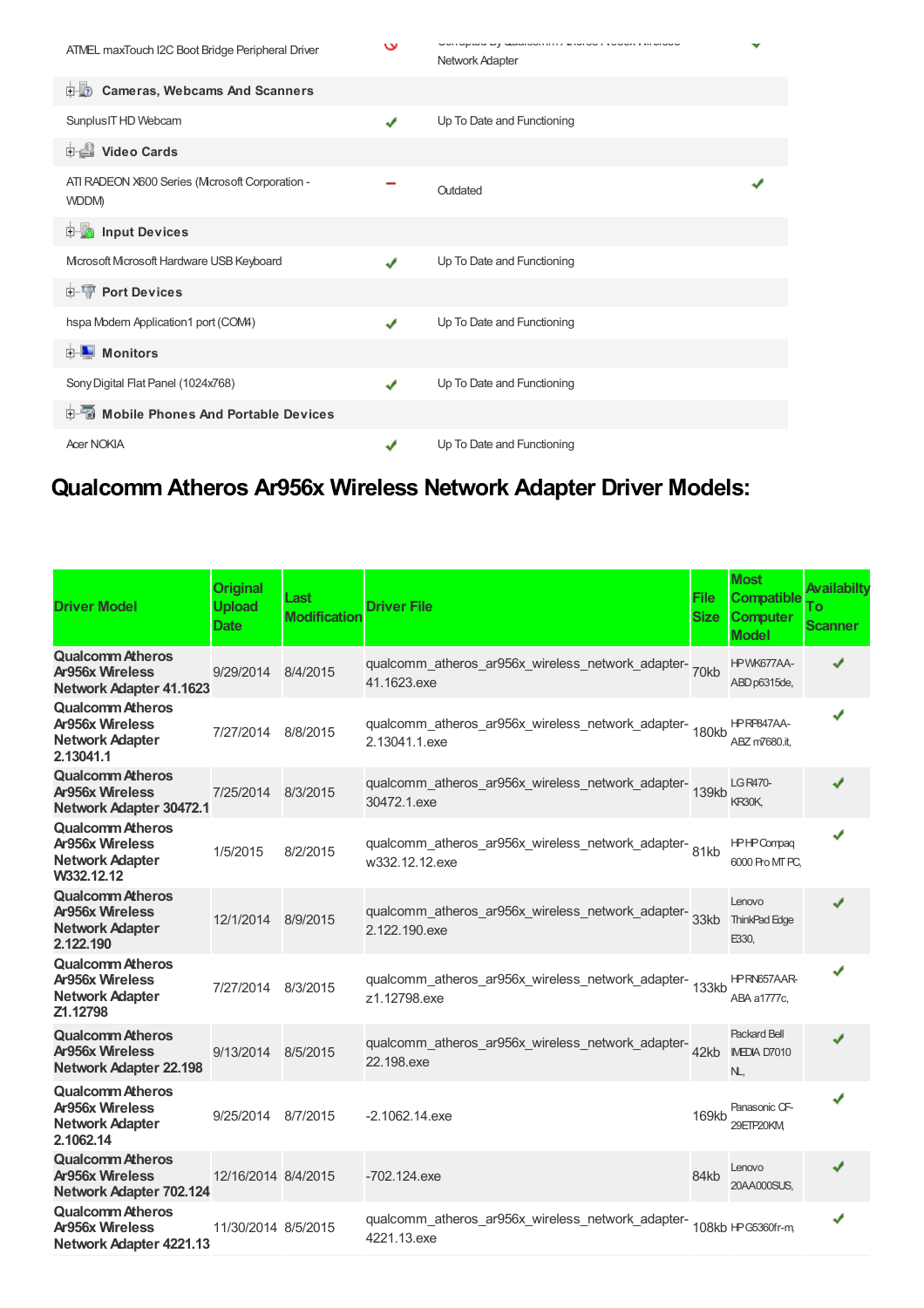| <b>Qualcomm Atheros</b><br><b>Ar956x Wireless</b><br>Network Adapter 60863                  | 1/23/2015 8/4/2015  |          | m-60863.exe                                                                            |       | 179kb Intel DQ965GF,                                      |              |
|---------------------------------------------------------------------------------------------|---------------------|----------|----------------------------------------------------------------------------------------|-------|-----------------------------------------------------------|--------------|
| <b>Qualcomm Atheros</b><br><b>Ar956x Wireless</b><br><b>Network Adapter 32067</b>           | 10/31/2014 8/2/2015 |          | kahae-32067.exe                                                                        | 146kb | Fujitsu<br><b>FM/DC2A041,</b>                             | ✔            |
| <b>Qualcomm Atheros</b><br><b>Ar956x Wireless</b><br><b>Network Adapter</b><br>Z1.12820     | 1/2/2015            | 8/6/2015 | qualcomm_atheros_ar956x_wireless_network_adapter-<br>133kb<br>z1.12820.exe             |       | <b>HPHPProBook</b><br>4520s,                              |              |
| <b>Qualcomm Atheros</b><br><b>Ar956x Wireless</b><br><b>Network Adapter</b><br>61.1342.1    | 8/28/2014 8/8/2015  |          | qualcomm_atheros_ar956x_wireless_network_adapter-<br>125kb<br>61.1342.1.exe            |       | ICP/IEKINO-<br>945GSE                                     |              |
| <b>Qualcomm Atheros</b><br><b>Ar956x Wireless</b><br><b>Network Adapter</b><br>V81.1302     | 1/23/2015           | 8/5/2015 | qualcomm_atheros_ar956x_wireless_network_adapter-<br>196kb Infosystems<br>v81.1302.exe |       | HOL.<br>LUMINA2-LD,                                       | ✔            |
| <b>Qualcomm Atheros</b><br>Ar956x Wireless<br><b>Network Adapter D22894</b>                 | 11/20/2014 8/5/2015 |          | qualcomm_atheros_ar956x_wireless_network_adapter-26kb<br>d22894.exe                    |       | Fujitsu D2312-<br>C1,                                     |              |
| <b>Qualcomm Atheros</b><br>Ar956x Wireless<br><b>Network Adapter</b><br>1.1262.12           | 1/4/2015            | 8/4/2015 | $-1.1262.12$ .exe                                                                      |       | 50kb HP700-015eg,                                         |              |
| <b>Qualcomm Atheros</b><br><b>Ar956x Wireless</b><br><b>Network Adapter</b><br>B1.1002.12.1 | 1/23/2015           | 8/7/2015 | qualcomm_atheros_ar956x_wireless_network_adapter-41kb<br>b1.1002.12.1.exe              |       | Fujitsu<br>FMVP773BDW,                                    |              |
| <b>Qualcomm Atheros</b><br><b>Ar956x Wireless</b><br>Network Adapter 2302.13                | 1/15/2015           | 8/7/2015 | qualcomm_atheros_ar956x_wireless_network_adapter-<br>107kb<br>2302.13.exe              |       | <b>IBM IBM System</b><br>x3400 M2<br>Server-<br>[783734G, | ✔            |
| <b>Qualcomm Atheros</b><br>Ar956x Wireless<br><b>Network Adapter</b><br>602.11.18           | 8/21/2014 8/7/2015  |          | qualcomm_atheros_ar956x_wireless_network_adapter-<br>116kb<br>602.11.18.exe            |       | NEC <sub>PC</sub><br>GL24ES8DE                            | ✔            |
| <b>Qualcomm Atheros</b><br>Ar956x Wireless<br>Network Adapter 80628                         | 10/26/2014 8/8/2015 |          | qualcomm_atheros_ar956x_wireless_network_adapter-<br>116kb<br>80628.exe                |       | <b>HPHP2000-</b><br>425NR                                 |              |
| <b>Qualcomm Atheros</b><br>Ar956x Wireless<br><b>Network Adapter</b><br>431.11.12.1         | 9/10/2014 8/10/2015 |          | pdxuyr-431.11.12.1.exe                                                                 | 164kb | Panasonic CF-<br><b>SX3TETBR</b>                          | $\checkmark$ |
| <b>Qualcomm Atheros</b><br><b>Ar956x Wireless</b><br><b>Network Adapter</b><br>M1.1996      | 10/6/2014           | 8/1/2015 | qualcomm_atheros_ar956x_wireless_network_adapter-<br>96kb<br>m1.1996.exe               |       | LG R200-<br>RCP <sub>55</sub> R                           |              |
| <b>Qualcomm Atheros</b><br><b>Ar956x Wireless</b><br><b>Network Adapter</b><br>M2.13723     | 9/29/2014           | 8/5/2015 | qualcomm_atheros_ar956x_wireless_network_adapter-202kb<br>m2.13723.exe                 |       | HPGJ404AA-<br><b>UUZ</b> a6110.ch,                        |              |
| <b>Qualcomm Atheros</b><br>Ar956x Wireless<br>Network Adapter 282.16                        | 10/27/2014 8/8/2015 |          | ligojuh-282.16.exe                                                                     | 82kb  | Sony<br>SVE1413WPNB,                                      |              |
| <b>Qualcomm Atheros</b><br><b>Ar956x Wireless</b><br><b>Network Adapter 1.173</b>           | 11/14/2014 8/7/2015 |          | fzgydrutk-1.173.exe                                                                    | 68kb  | <b>HPKJ416AA-</b><br>AB4 m9298d,                          |              |
| <b>Qualcomm Atheros</b><br><b>Ar956x Wireless</b><br><b>Network Adapter</b><br>B40321.1     | 9/30/2014           | 8/6/2015 | qualcomm_atheros_ar956x_wireless_network_adapter-203kb<br>b40321.1.exe                 |       | HPWK697AA-<br>ABD p6329de,                                |              |
| <b>Qualcomm Atheros</b><br><b>Ar956x Wireless</b><br>Network Adapter 43448                  | 8/22/2014           | 8/3/2015 | qualcomm_atheros_ar956x_wireless_network_adapter-<br>43kb NECE5500,<br>43448.exe       |       |                                                           |              |
| <b>Qualcomm Atheros</b><br><b>Ar956x Wireless</b><br>Network Adapter 81.1962                | 9/16/2014           | 8/2/2015 | qualcomm_atheros_ar956x_wireless_network_adapter-<br>81.1962.exe                       | 86kb  | <b>WIPRO</b><br>WN37455-<br>1080,                         |              |
| Qualcomm Atheros<br>Ar956x Wireless                                                         | 11/10/2014 8/4/2015 |          | qualcomm_atheros_ar956x_wireless_network_adapter-114kh                                 |       | Fujitsu                                                   | ✔            |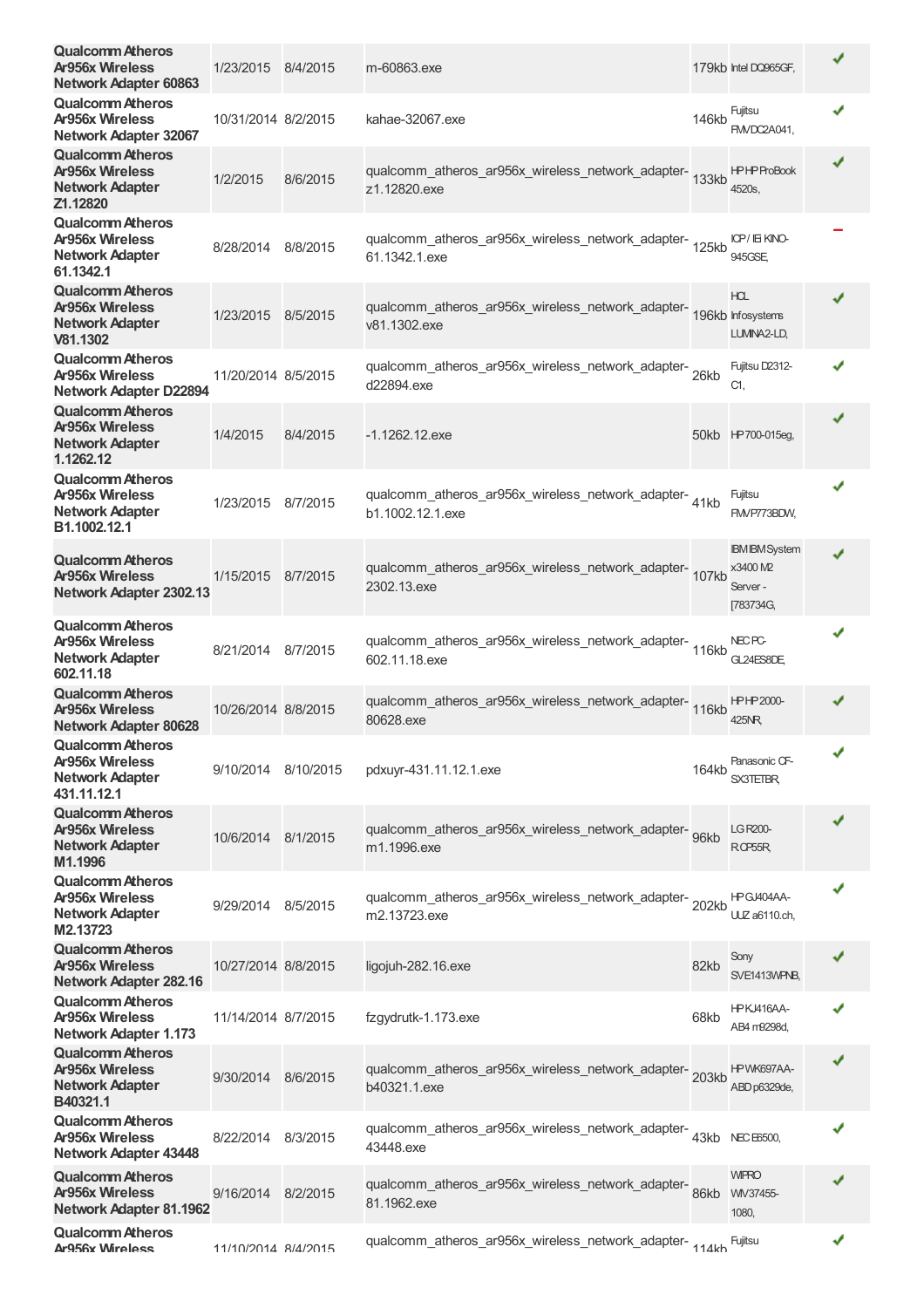| טטטוט ווויז מטטט<br>Network Adapter 24061.1                                              |                     |          | 24061.1.exe                                                                            | 1.171M                                | FMVA54EW,                                      |   |
|------------------------------------------------------------------------------------------|---------------------|----------|----------------------------------------------------------------------------------------|---------------------------------------|------------------------------------------------|---|
| <b>Qualcomm Atheros</b><br>Ar956x Wireless<br><b>Network Adapter</b><br>H8091.18         | 11/3/2014 8/7/2015  |          | qualcomm_atheros_ar956x_wireless_network_adapter-<br>50kb<br>h8091.18.exe              |                                       | NEC <sub>PC</sub><br>MJ30DLZCA,                |   |
| <b>Qualcomm Atheros</b><br>Ar956x Wireless<br>Network Adapter 3371.10                    | 7/31/2014 8/3/2015  |          | qualcomm_atheros_ar956x_wireless_network_adapter-<br>142kb<br>3371.10.exe              |                                       | Sony VGN-<br>CR35T_B,                          |   |
| <b>Qualcomm Atheros</b><br><b>Ar956x Wireless</b><br>Network Adapter 82624               | 9/12/2014           | 8/6/2015 | qualcomm_atheros_ar956x_wireless_network_adapter-164kb<br>82624.exe                    |                                       | <b>HPPX662AA-</b><br>AB9 a1019.pt,             |   |
| <b>Qualcomm Atheros</b><br><b>Ar956x Wireless</b><br>Network Adapter 1.10093             | 12/8/2014           | 8/7/2015 | qualcomm_atheros_ar956x_wireless_network_adapter-<br>118kb<br>1.10093.exe              |                                       | HPFJ440AA-<br><b>UUW</b> s3542.sc,             |   |
| <b>Qualcomm Atheros</b><br><b>Ar956x Wireless</b><br><b>Network Adapter 40387</b>        | 11/5/2014           | 8/5/2015 | qualcomm_atheros_ar956x_wireless_network_adapter-<br>160kb<br>40387.exe                |                                       | Sony VGN-<br><b>SR430J,</b>                    |   |
| <b>Qualcomm Atheros</b><br><b>Ar956x Wireless</b><br>Network Adapter 30849               | 8/15/2014 8/7/2015  |          | qualcomm_atheros_ar956x_wireless_network_adapter-<br>30849.exe                         |                                       | <b>Packard Bell</b><br>124kb EASYNOTE<br>M/86, | J |
| <b>Qualcomm Atheros</b><br><b>Ar956x Wireless</b><br>Network Adapter 8281.16             | 11/16/2014 8/7/2015 |          | qualcomm_atheros_ar956x_wireless_network_adapter-22kb<br>8281.16.exe                   |                                       | Lenovo<br>ThinkPad Z61t,                       |   |
| <b>Qualcomm Atheros</b><br>Ar956x Wireless<br><b>Network Adapter</b><br>332.192.1        | 1/12/2015 8/7/2015  |          | qualcomm_atheros_ar956x_wireless_network_adapter-67kb<br>332.192.1.exe                 |                                       | HPNB939AA-<br>ABFIQ525f,                       |   |
| <b>Qualcomm Atheros</b><br><b>Ar956x Wireless</b><br><b>Network Adapter</b><br>81.1391.1 | 12/10/2014 8/7/2015 |          | xljubr-81.1391.1.exe                                                                   | 81kb HS22-                            | <b>IBM BladeCenter</b><br>[7870B4U,            |   |
| <b>Qualcomm Atheros</b><br>Ar956x Wireless<br>Network Adapter<br>1.182.13                | 9/21/2014           | 8/8/2015 | qualcomm_atheros_ar956x_wireless_network_adapter-<br>108kb<br>1.182.13.exe             |                                       | NEC <sub>PC</sub><br><b>LL900BD,</b>           |   |
| <b>Qualcomm Atheros</b><br>Ar956x Wireless<br>Network Adapter H33668                     | 9/7/2014            | 8/8/2015 | wxkemnq-h33668.exe                                                                     | 203kb                                 | HPRJ172AA-<br>ABUt3620.uk,                     |   |
| <b>Qualcomm Atheros</b><br>Ar956x Wireless<br>Network Adapter 2.10233                    | 8/15/2014 8/5/2015  |          | qualcomm_atheros_ar956x_wireless_network_adapter-<br>2.10233.exe                       | 132 $kb$ <sub>511<math>P</math></sub> | Acer Aspire E5-                                |   |
| <b>Qualcomm Atheros</b><br><b>Ar956x Wireless</b><br>Network Adapter 20221.1             | 10/18/2014 8/3/2015 |          | qualcomm_atheros_ar956x_wireless_network_adapter-<br>144kb<br>20221.1.exe              |                                       | Sony POG-<br>GRZ615M                           |   |
| <b>Qualcomm Atheros</b><br><b>Ar956x Wireless</b><br>Network Adapter 2874                | 12/21/2014 8/5/2015 |          | qualcomm_atheros_ar956x_wireless_network_adapter-<br>199kb<br>2874.exe                 |                                       | Sony VGN-<br>A215M                             |   |
| <b>Qualcomm Atheros</b><br>Ar956x Wireless<br><b>Network Adapter</b><br>2.122.160        | 11/12/2014 8/1/2015 |          | qualcomm_atheros_ar956x_wireless_network_adapter-<br>166kb IPG5383sc,<br>2.122.160.exe |                                       |                                                |   |

### **Typical Driver constellation for scanned computers:**

### **Data derived from 1086 scans made on these 501 computers from 8/30/2014 to 7/31/2015:**

HP HP Pavilion dv1000, Dell PowerVault NX3200, Sony VGN-UX71, NEC PC-VK26TXZNG, Packard Bell IMEDIAB2501 BE, LG Z20NQ.AS57B2E, HP HP Compaq dc5100 SFF,NECPC-GL24ES8DE,NECPC-LL750HG3E, MAXDATAPRO6105IW, Lenovo SS09221149, Packard Bell EASYNOTE\_MX61-B-026,HPHPE-355uk, SAMSUN NC10, Samsung SQ45S70S, HP Presario 2500, NEC PC-BL350DW6B, GETAC P470, Toshiba Dynabook T552/47FKD, HP P9867A-ABM743M, HP PX623AA-ABU m7071.uk, HP RJ172AA-ABU t3620.uk, Sony Vgn-sz483, HP KY789AA-AKL p6175l, ASUS N81De, HP AY024AA-ABAs5360f, Fujitsu S6410C, Sony PCV-RS221, Toshiba SATELLITE PRO C50-A-1HZ, Panasonic CF47, Gigabyte M1022, HP Pavilion zx5000, Sony VPCCW1TFX, HP PAVILION ZV6000, LG E300-AC28BC1, Panasonic CF-W8FWDAJR, Compaq EG215AA-ABG SR1660AN AN540, Samsung SQ45S70S, Lenovo 627436G, Sony SVE1113M1RW, NEC PC-LS150LS1KSG, BenQ Joybook R55v, Toshiba Satellite C850D-DSK, HP HP Compaq 6910p, Lanix Lanix Corp, Intel GrossePoint, IBM ThinkCentre A51p, Lenovo 2349JL0, Dimotion PCDQ3W5, Compaq DD376A-ABX6660. FI110, LGP310-K.CPW1A9, Toshiba SATELLITE C55-A-128, Dell Inspiron M5110, Seneca Pro38611, Buympc DES0024C USCG ClientPro 375 G, Toshiba Dynabook T552/58HKD,Compaq FQ552AA-ABASR5616F, Toshiba NB100/HF, SonyVGN-UX90S, LGB75PS.AS5MB1D,RadiSys C2SBM, Lenovo 73952GL, HPG5148it-m, NEC PC-GV286VZAU, HP HP Compaq dc7100 SFF, Panasonic CF-30CASAXBM, LanixLANIX CORP 4130, Sony VGN-NS225J, Seneca Pro38611, Fujitsu FMMA7BEC, NEC PC-VY16GWZR4, Medion S2211, Panasonic CF-SX3TETBR, Compaq PC139A-ABA SR1115CL NA431, EMachines 98.Y2D7Z.CF0, IBM682342G, HP ED737AA-ABSt3160.se, ATTRILINE PROFI 148, HP DT180A-ABFt490.f, Acer Veriton5500G-B, SonySVL2412V1EB, Anhoch Goliath XD630, SIEMENS SIMATIC IPC647C PROFINET, Sony VPCF11A4E, HP Presario M2000, Lenovo 6086WKY, IBM25296AG, Gateway 510 sku, HP EC651AA-ABYt3170.dk, Toshiba Dynabook Qosmio F30/770LS, Panasonic CF-19FDGCFWG, Sony SVE1113M1RW, Sony VGN-FZ32G, HP D5468AT-ABA GX768AA, Fujitsu FMMFD85D, HP FQ562AA-A2L m9500f, IBM 26478PU,HPHPEliteBook 6930p Notebook PC, LGZ1-B821P1,HPPavilion dv4000, MCJ Z37S, Supermicro P8SCT,HPPavilion zx5000,HPHPPavilion dv6700, IBM 831136U, Packard Bell IMEDIAB2218 UK, IBM8171VRJ,HPHPCompaq dc7600 CMT, Seneca Pro354493, Intel SE7505VB2, Lenovo ThinkCentre M80,HPHPCompaq nc6110, Dell PowerEdge R905, NEC PC-MJ25XRZEE, Acer Aspire 5950G, Notebook RIM2050, Compaq GN666AA-ABMSG3102LA, Lenovo ThinkCentre M57, HP